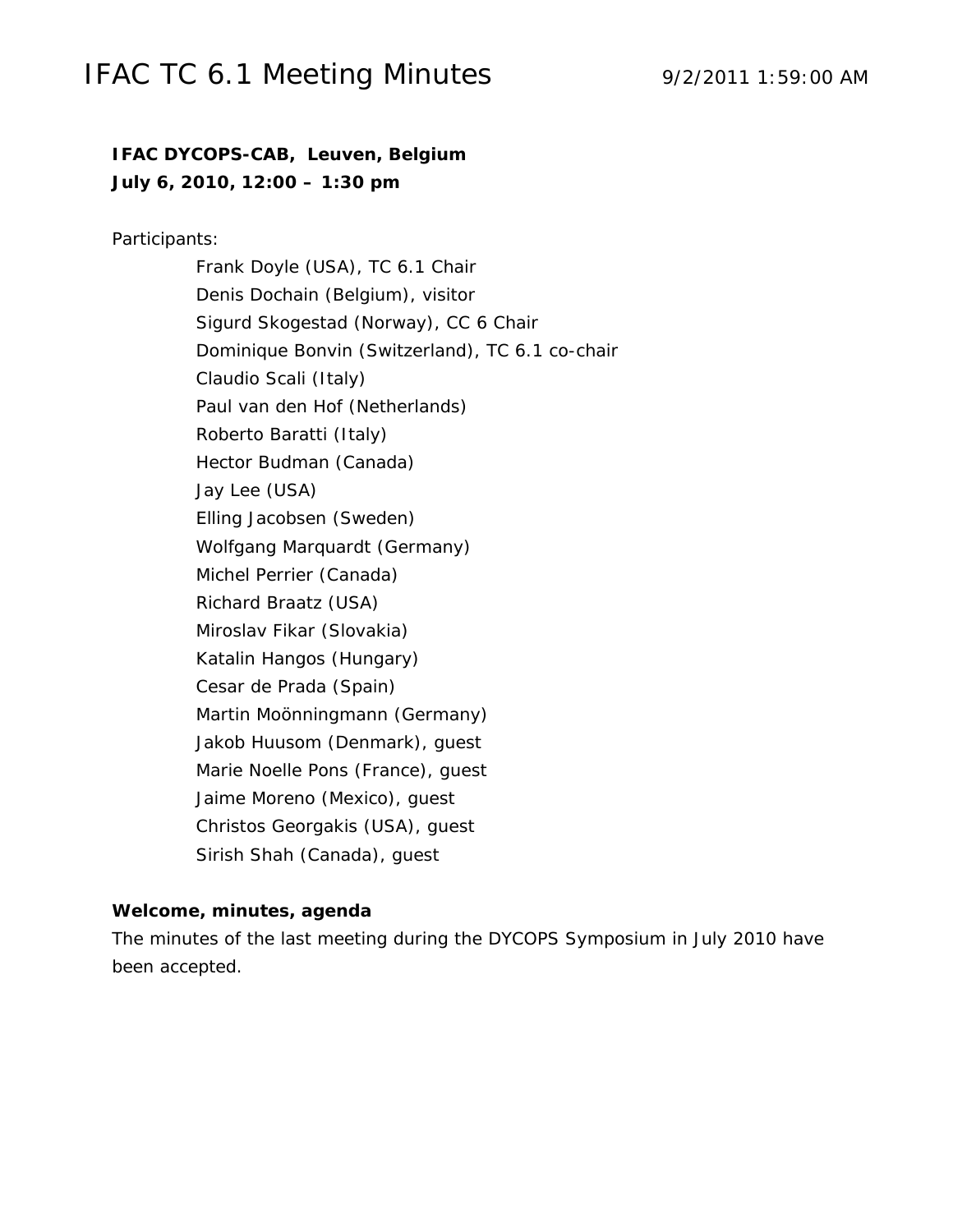### **Review of IFAC WC 2011 program**

On behalf of the organizing sub-committee (J. Hahn, C. Scali, M. Kano), Frank Doyle presented the summary statistics for the TC's Congress papers. There were 149 papers to review for the TC, and 3 invited sessions. 7 papers were transferred to other TCs. Overall, 78 papers in 13 sessions were accepted for oral presentation, and 20 papers were accepted for interactive sessions (posters). This led to a total acceptance rate of 69%, compared to the overall World Congress rate of 68%. There are plans for special issues, and discussions with *JPC*, *CEP* and *Annu. Rev. Control* were conducted during the week.

### **Upcoming and Future Meetings**

### ADCHEM 2012, Singapore:

There was a brief report from Vinay Kariwala and Richard Braatz for ADCHEM 2012, which will be held in Singapore. See attached PowerPoint file. The National University of Singapore and Nanyang University will cooperate on the organization. The meeting will take place July 10-13, 2012, immediately preceding the PSE 2012 conference (July 15-19, 2012). The IPC Chair will be Richard Braatz (USA) and his vice chair from industry is Alexander Horch (Germany). Plenary speakers are Jay Lee, Jose Tabora, and Frank Allgower. There will be 12 keynotes, with approximately 50% drawn from contributed papers.

#### DYCOPS-CAB 2013:

There was an extended discussion about the lack of activity on the part of the New Zealand NOC committee, and there was significant concern expressed by both the TC leadership and the TC body. A vote was held to switch the location to India  $(2^{nd}$ place from voting last year), which was passed unanimously. Siriah Shah reminded the TC of the India proposal (for Bangalore) and the proposed NOC Chairs (Ravi Gudi and Sachin Patwardhan). The IPC Chair will remain Mike Henson. A coordinated discussion was help for TC 8.4 at their technical committee meeting held on Aug 31, and the same conclusion was reached (move CAB conference to India). Some urgency is required to meet IFAC deadlines for proposals, and both Frank Doyle and Jay Lee (new TC .1 chair) will work with the India organizers.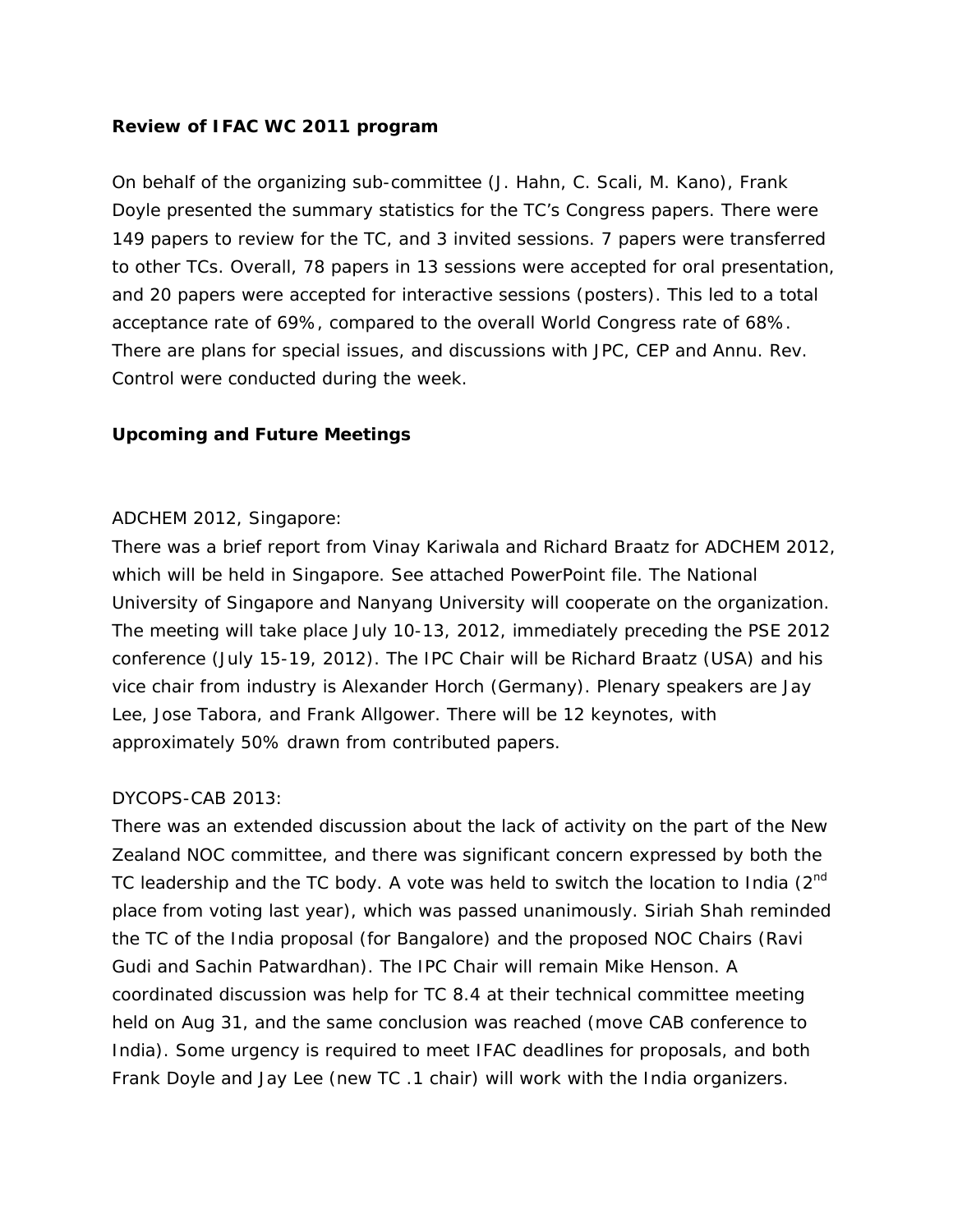There was some discussion of preferred dates, and the TC voted in favor of the week of Jul 8-12 (first choice) and Jul 1-5 (second choice).

#### ADCHEM 2015:

(Possible) rotation back to Americas (2006 – Brazil, 1997 – Canada). Proposals will be solicited over the fall so that a decision can be made in advance of the 2012 ADCHEM mtg. At a previous meeting, Jose Romagnoli (US) indicated that he would prepare a proposal for Louisiana.

#### DYCOPS 2016:

(Possible) rotation back to Americas (2007 – Mexico, 2004 – Boston). Interest expressed by Argentina (Marta Basualdo, basualdo@cifasis-conicet.gov.ar), and there was a suggestion of Martin Guay hosting in Canada. There was also a suggestion of Brazil hosting the meeting. It would be good to have proposals for the TC to review before the next TC meeting (ADCHEM).

### **Task forces**

Systems Biology—Elling Jacobsen (Norway)

Elling briefly discussed the fact that the Working Group has been active in promoting focused initiatives in systems biology. The group organized 2 invited sessions for the World Congress, although they were not reviewed by the TC. The group had a separate meeting during the week in Milan.

#### Energy – Hector Budman (Canada)

Hector reported the group has been active organizing sessions for the IFAC WC, and has plans for the ADCHEM 2012 meeting (5 or 6 authors already agreed).

#### **AOB**

None.

The meeting was concluded with a handover to the new TC Chair, Jay Lee

Milan, Italy, August 29, 2011 **Frank Doyle**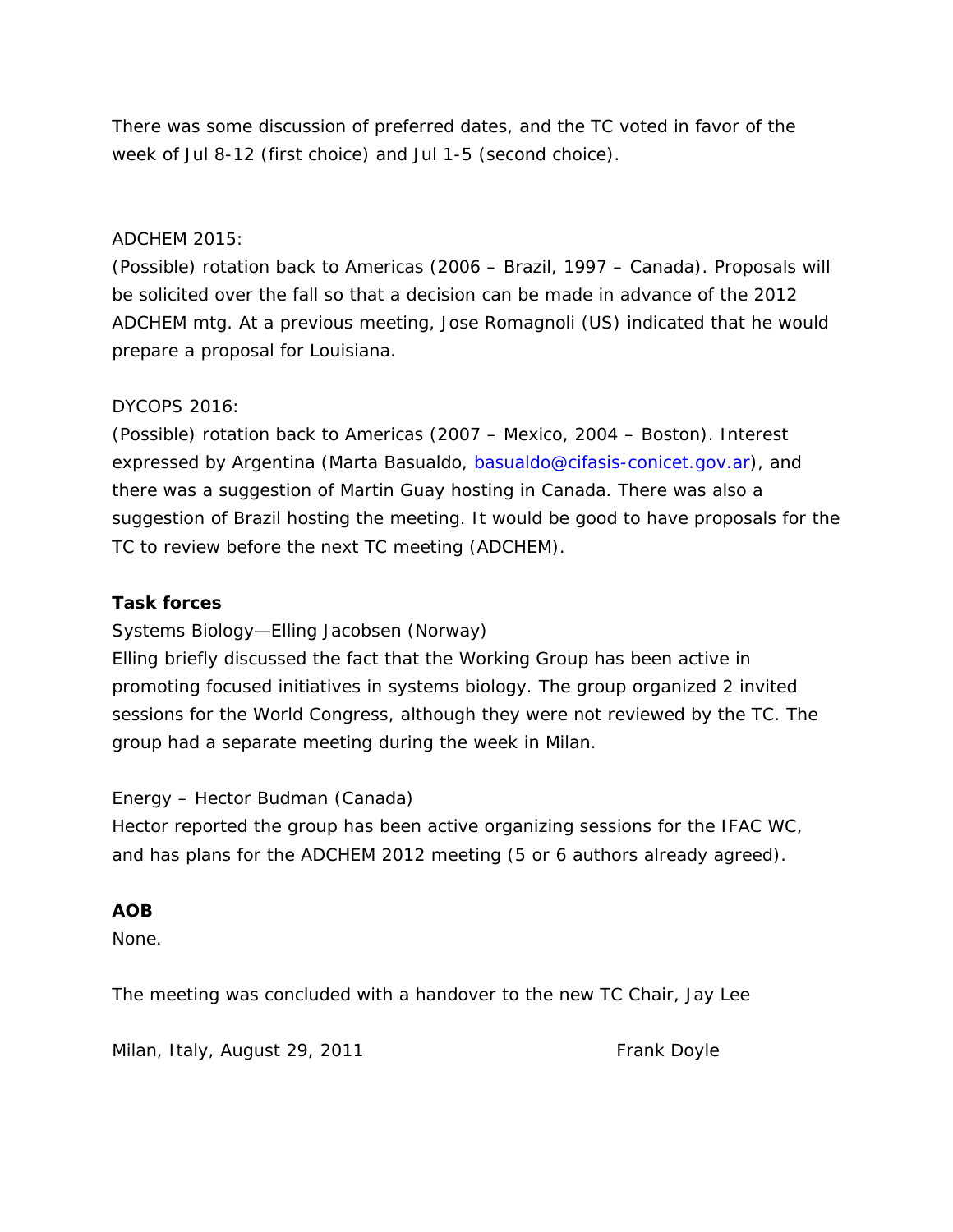

# **8th International Symposium on Advanced Control of Chemical Processes (ADCHEM)**

# **July 10–13, 2012**

<http://adchem2012.org/>







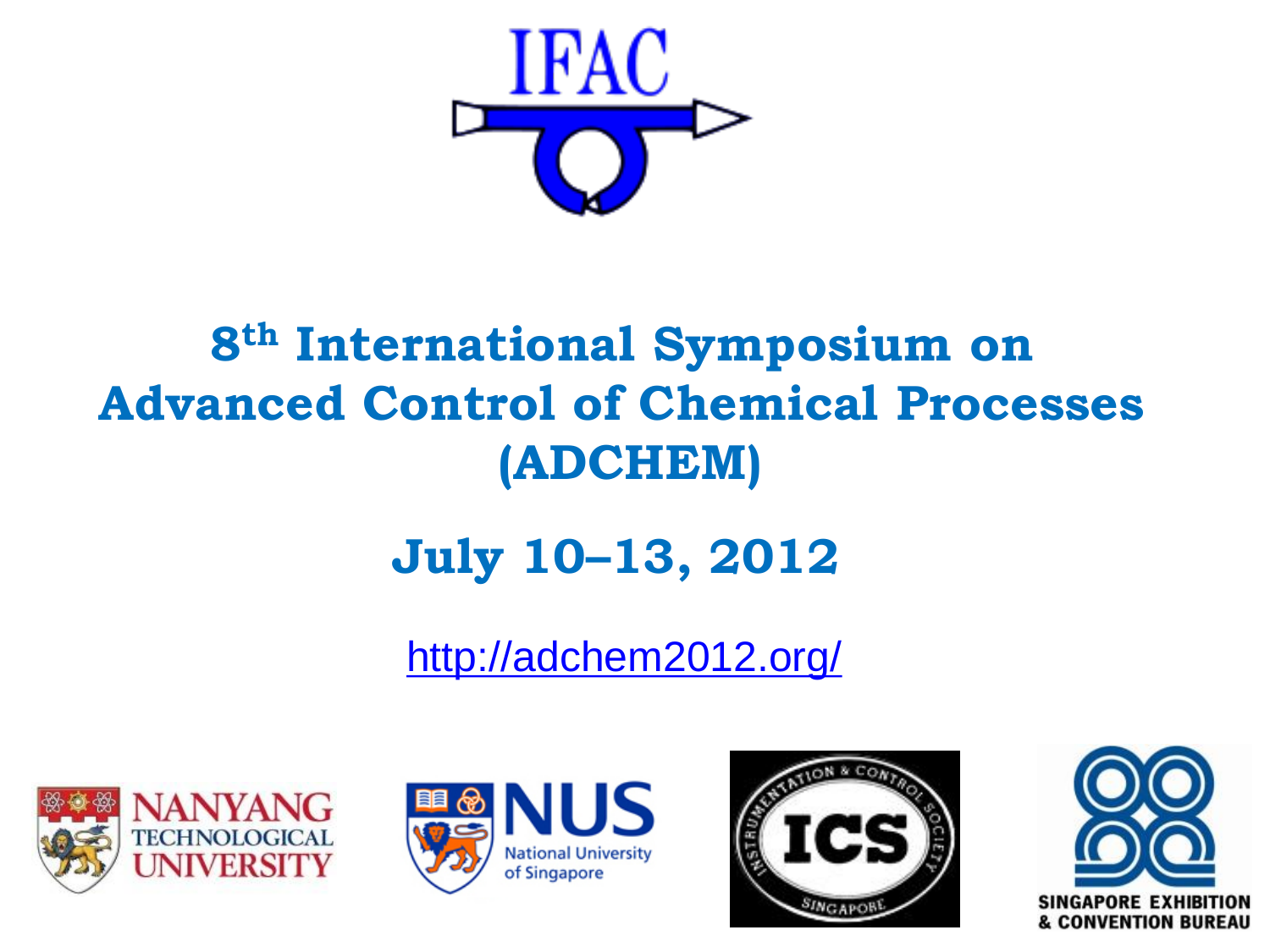# **[International Programming Committee](http://adchem2012.org/index.php?option=com_content&view=article&id=85:national-organizing-committee&catid=40:organisers&Itemid=208)**

Richard D. Braatz (Chair) Massachusetts Institute of Technology, USA

Alexander Horch (Vice Chair) ABB Corporate Research Centre, Germany

### **Area Chairs**

Zoltan Nagy (UK) Batch process modeling and control Rolf Findeisen (DE) Model-based control S. Joe Qin (US) Process and control monitoring Sunwon Park (KR) Modeling and identification Yaman Arkun (TR) Optimization and scheduling Martin Guay (CA) Process applications

### **Members**

Paul Serban Agachi (RO), Frank Allgower (DE), Thomas Badgwell (US), Roberto Baratti (IT), B. Wayne Bequette (US), Okko Bosgra (NL), Dominique Bonvin (CH), Hector Budman (CA), Eduardo F. Camacho (ES), Benoit Chachuat (UK), Leo H. Chiang (US), M.A.A. Shoukat Choudhury (BD), Luis A. Cisternas (CL), Jean-Pierre Corriou (FR), Moritz Deihl (BE), Denis Dochain (BE), Francis J. Doyle III (US), Stephen P. Duncan (UK), Sebastian Engell (DE), Jose L. Figueroa (AR), Martha Grover (US), Rudiyanto Gunawan (CZ), Ravindra D. Gudi (IN), Thomas Gustafsson (SE), Juergen Hahn (US), Katalin Hangos (HU), Shinji Hasebe (JP), Michael A. Henson (US), Morten Hovd (NO), Hsiao-Ping Huang (TW), Elling W. Jacobsen (SE), Sten Bay Jorgensen (DK), Mayuresh V. Kothare (US), Costas Kravaris (GR), In-Beum Lee (KR), Jay H. Lee (KR), Joseph Lu (US), Lalo Magni (IT), Jorge Mandler (US), Ricardo Julian Mantz (AR), Jacinto L. Marchetti (AR), Wolfgang Marquardt (DE), Thomas Meurer (AT), Jaime A. Moreno (MX), A. Julian Morris (UK), Ka Ming Ng (HK), Darci Odloak (BR), Babatunde A. Ogunnaike (US), Michel Perrier (CA), E.N. (Stratos) Pistokopoulos (UK), Cesar de Prada (ES), Claudio Scali (IT), Riccardo Scattolini (IT), Argimiro R. Secchi (BR), Sirish Shah (CA), Sigurd Skogestad (NO), Stanko Strmcnik (SI), Moses Tade (AU), Nina Thornhill (UK), Jorge O. Trierweiler (BR), Xue Z. Wang (UK), Adrian Wills (AU), Yoshiyuki Yamashita (JP)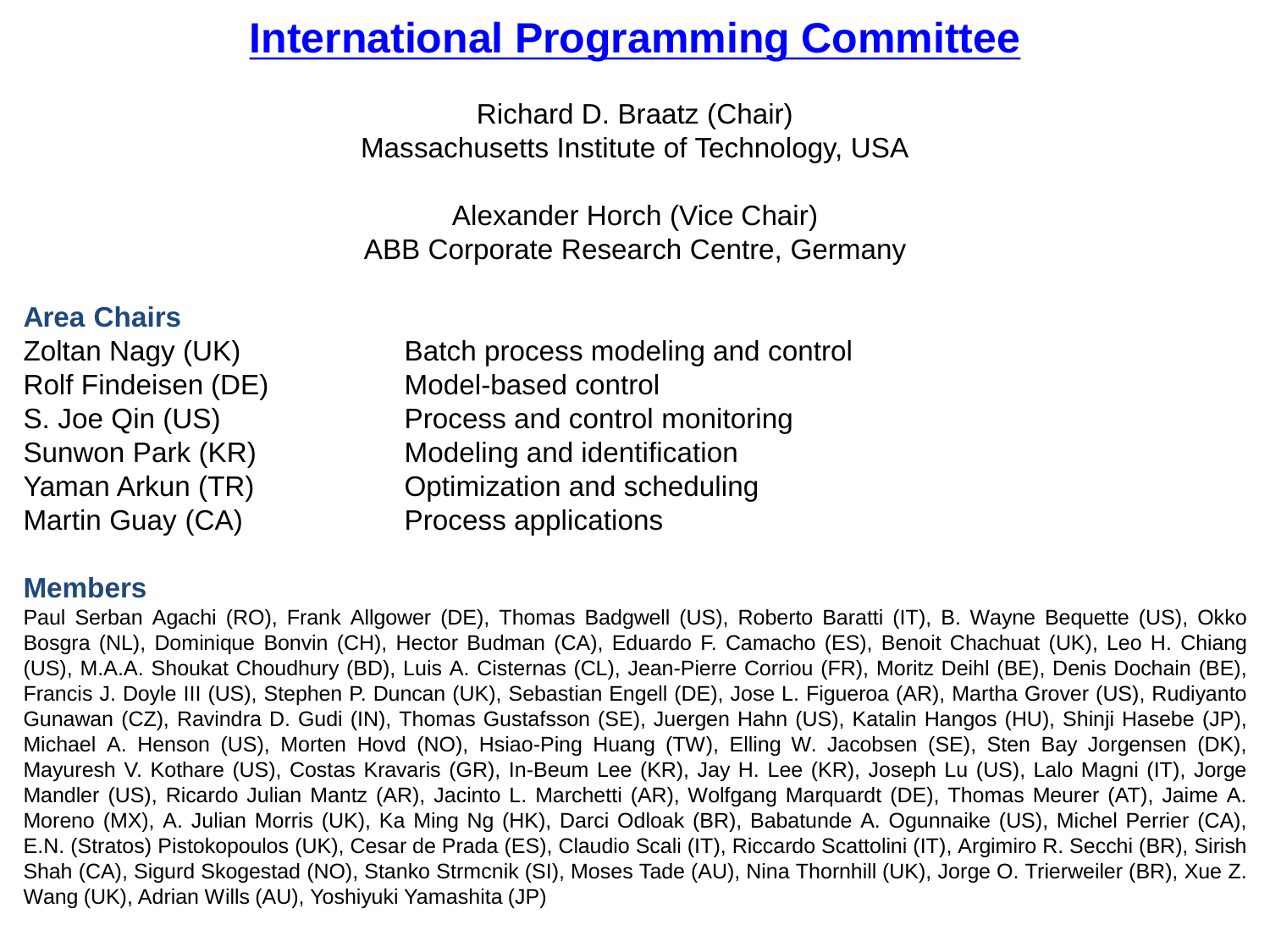# **[National Organizing Committee](http://adchem2012.org/index.php?option=com_content&view=article&id=85:national-organizing-committee&catid=40:organisers&Itemid=208)**

Vinay Kariwala (Co-Chair) Nanyang Technological University

Lakshminarayanan Samavedham (Co-Chair) National University of Singapore

Joseph Lee Ching Hua (Industry Co-Chair) Yokogawa Engineering Asia Pte. Ltd.

NOC Members

Gade Pandu Rangaiah, National University of Singapore Min-Sen Chiu, National University of Singapore Qing-Guo Wang, National University of Singapore Mohammad Aman Ullah, Nanyang Technological University Cai Wenjian, Nanyang Technological University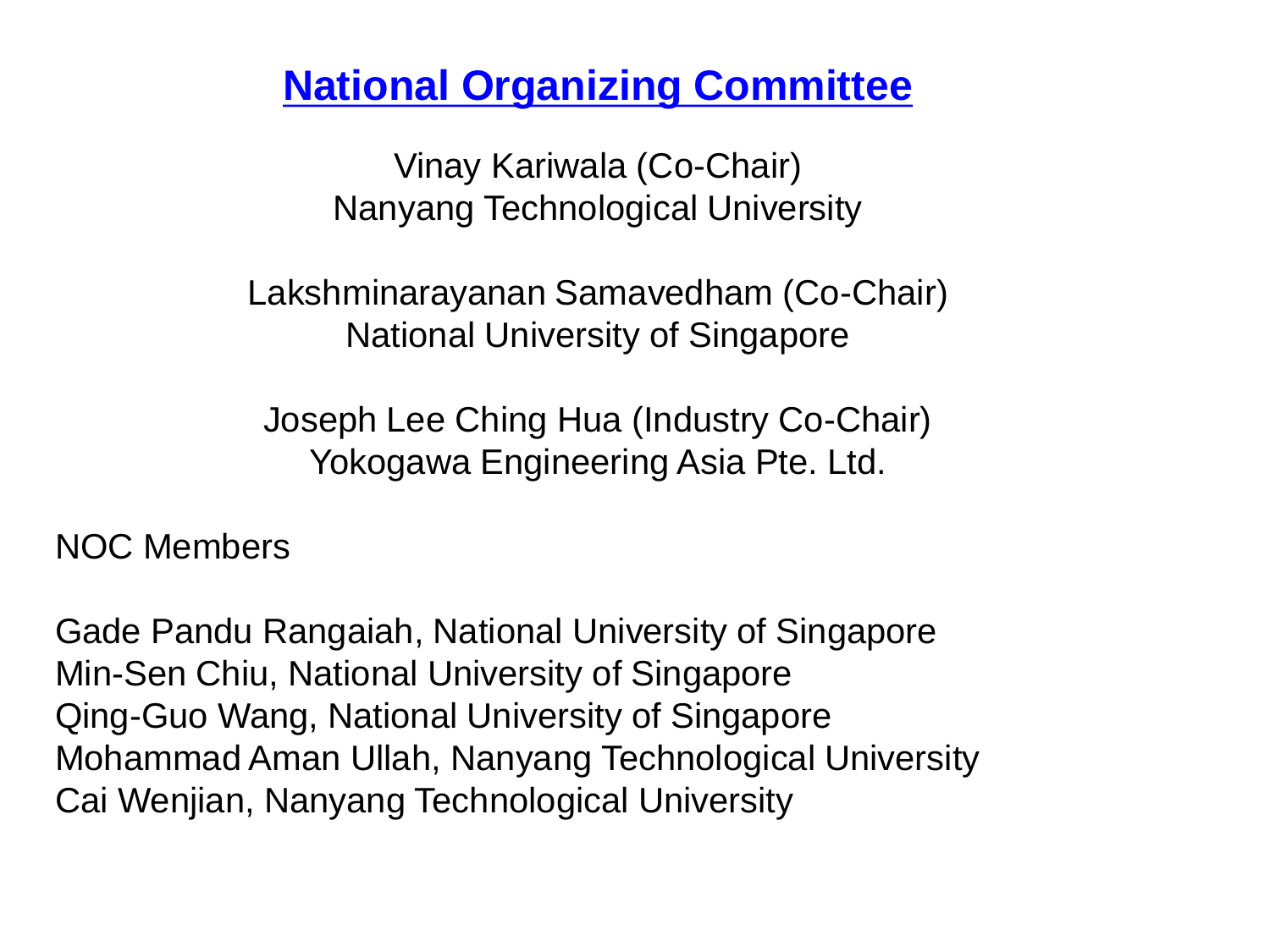# **Technical Program Plans**

### **3 plenary speakers**

Jay Lee (Asia/Australia), Jose Tabora (Americas), Frank Allgower (Europe)

### **12 keynote speakers**

50+% drawn from contributed manuscripts based on reviews Rest invited based on topical areas

## **3 parallel oral sessions**

~98 oral presentations ~60 posters

### **Submission system (Papercept) is open until December 12th 2011**

### **Young author prize**

ALL authors are less than 35 years of age at the time of submission of the paper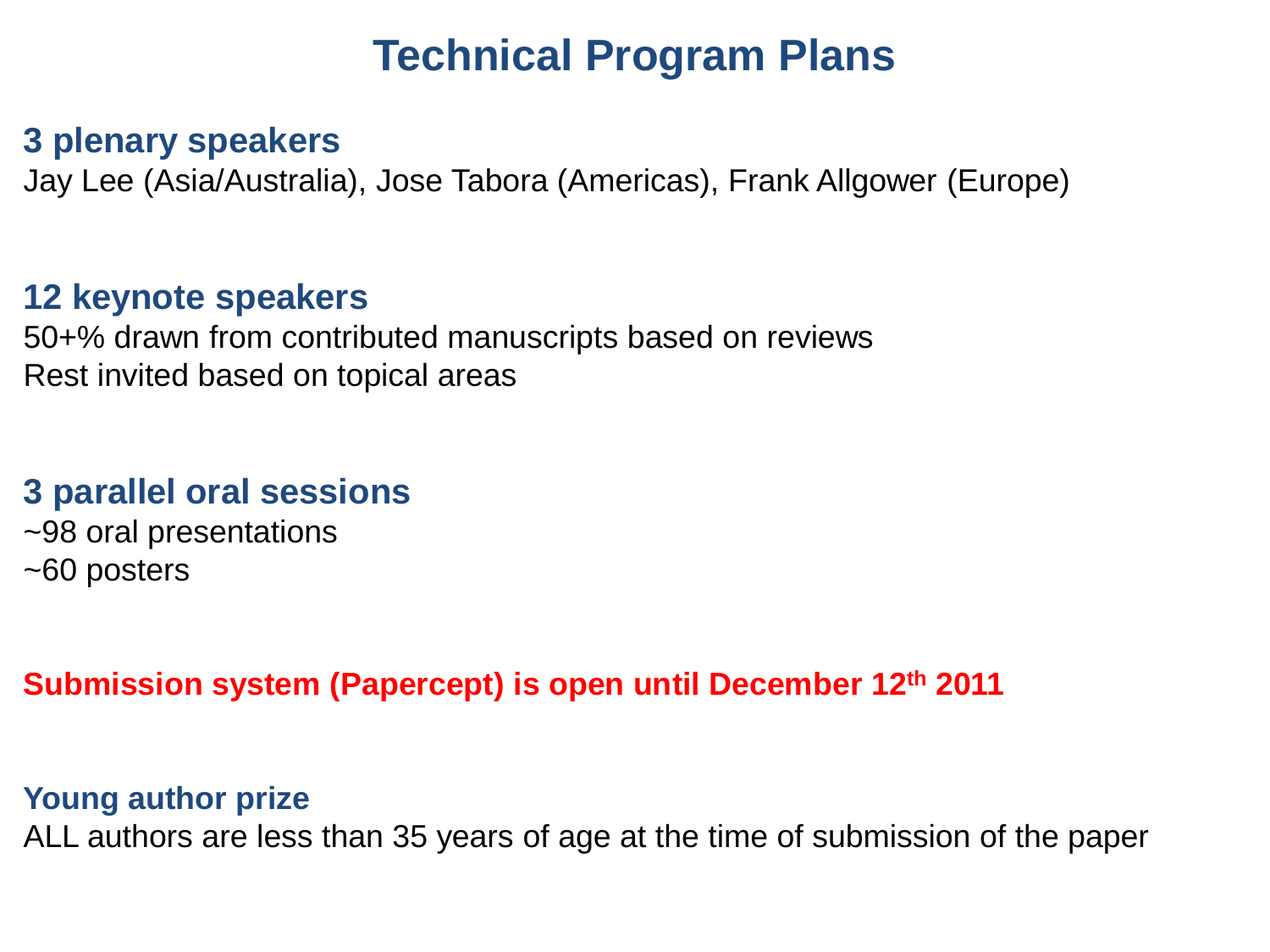# **Venue and Accommodation**

# Hotel Furama Riverfront

405 Havelock Road Near City Centre, About 30 minutes from Airport by taxi

Accommodation

Conference Hotel – S\$270++

Arrangements have been made to accommodate students at NUS hostels (about 15 minutes away from venue, transportation will be provided)

## Registration Fee

US\$650 (early – Before April 30th 2012), US\$750 (late), US\$350 (student) Fee includes banquet and lunches